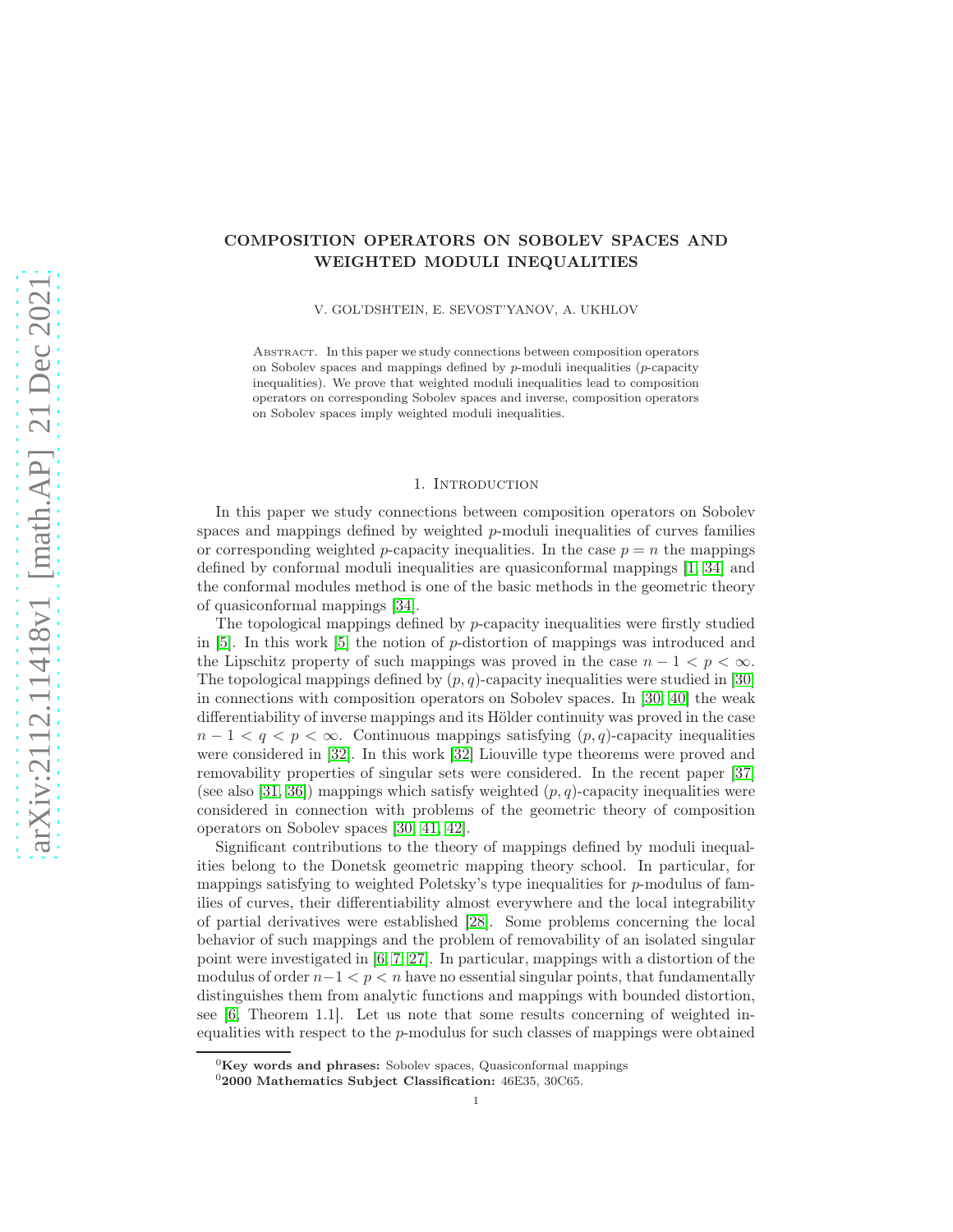in [\[29\]](#page-9-8). It should be noted that the similar theory of mappings was developing independently in the context of directly weighted p-moduli, that can be found in works [\[2,](#page-8-4) [3\]](#page-8-5).

Composition operators on Sobolev spaces arise in the geometric analysis of Sobolev spaces [\[9,](#page-8-6) [13,](#page-9-9) [14\]](#page-9-10) and are closely connected with the quasiconformal Reshetnyak problem [\[38\]](#page-9-11). In series of works [\[30,](#page-9-1) [35,](#page-9-12) [40,](#page-10-0) [41,](#page-10-1) [42\]](#page-10-2) and [\[10\]](#page-8-7) was founded the geometric theory of composition operators on Sobolev spaces. This theory has significant applications in the spectral theory of elliptic equations, see for example, [\[11,](#page-8-8) [16,](#page-9-13) [17\]](#page-9-14).

The composition operators on Sobolev spaces are generated by weak  $(p, q)$ quasiconformal mappings [\[10,](#page-8-7) [30,](#page-9-1) [40\]](#page-10-0) and allow characterization in the terms of capacity inequalities. Hence there is a connection between the geometric theory of composition operators on Sobolev spaces and the theory of mappings defined moduli inequalities. In [\[25,](#page-9-15) [26\]](#page-9-16) were considered Q-homeomorphisms [\[22\]](#page-9-17) in connection with composition operators on Sobolev spaces.

In the present work we give connection between mappings defined by weighted moduli inequalities and weak  $(p, q)$ -quasiconformal mappings (mappings generate composition operators on Sobolev spaces). Namely we prove the following statement:

Let a homeomorphism  $\varphi : \Omega \to \tilde{\Omega}$  satisfies to the moduli inequality

$$
M_p(\varphi\Gamma) \leq \int\limits_{\Omega} Q(x) \cdot \rho^p(x) dx, \quad n-1 < p < \infty,
$$

with a non-negative function  $Q \in L_1(\Omega)$ . Then  $\varphi$  generates the bounded composition operator

$$
\varphi^*: L^1_{p'}(\tilde{\Omega}) \to L^1_1(\Omega), \ p' = p/(p - n + 1).
$$

The inverse assertion states:

Let a homeomorphism  $\varphi : \Omega \to \tilde{\Omega}$  generates the bounded composition operator

$$
\varphi^*: L^1_p(\widetilde{\Omega}) \to L^1_{n-1}(\Omega), \qquad n-1 < p < \infty \, .
$$

Suppose also that the mapping  $\varphi$  satisfies Luzin's N-property. Then

$$
M_{p'}(\varphi \Gamma) \leq \int_{\Omega} Q(x) \cdot \rho^{p'}(x) dx, \ p' = \frac{p}{p - n + 1},
$$

with a non-negative function  $Q \in L_1(\Omega)$ .

The suggested methods are based on the geometric theory of composition operators on Sobolev spaces and moduli inequalities.

#### 2. Sobolev spaces and composition operators

2.1. Sobolev spaces. Let  $\Omega$  be an open subset of  $\mathbb{R}^n$ . The Sobolev space  $W_p^1(\Omega)$ ,  $1 \leqslant p \leqslant \infty$ , is defined [\[23\]](#page-9-18) as a Banach space of locally integrable weakly differentiable functions  $f : \Omega \to \mathbb{R}$  equipped with the following norm:

$$
|| f | W_p^1(\Omega) || = || f | L_p(\Omega) || + || \nabla f | L_p(\Omega) ||,
$$

where  $\nabla f$  is the weak gradient of the function f, i. e.  $\nabla f = \left(\frac{\partial f}{\partial x_1}, \ldots, \frac{\partial f}{\partial x_n}\right)$ .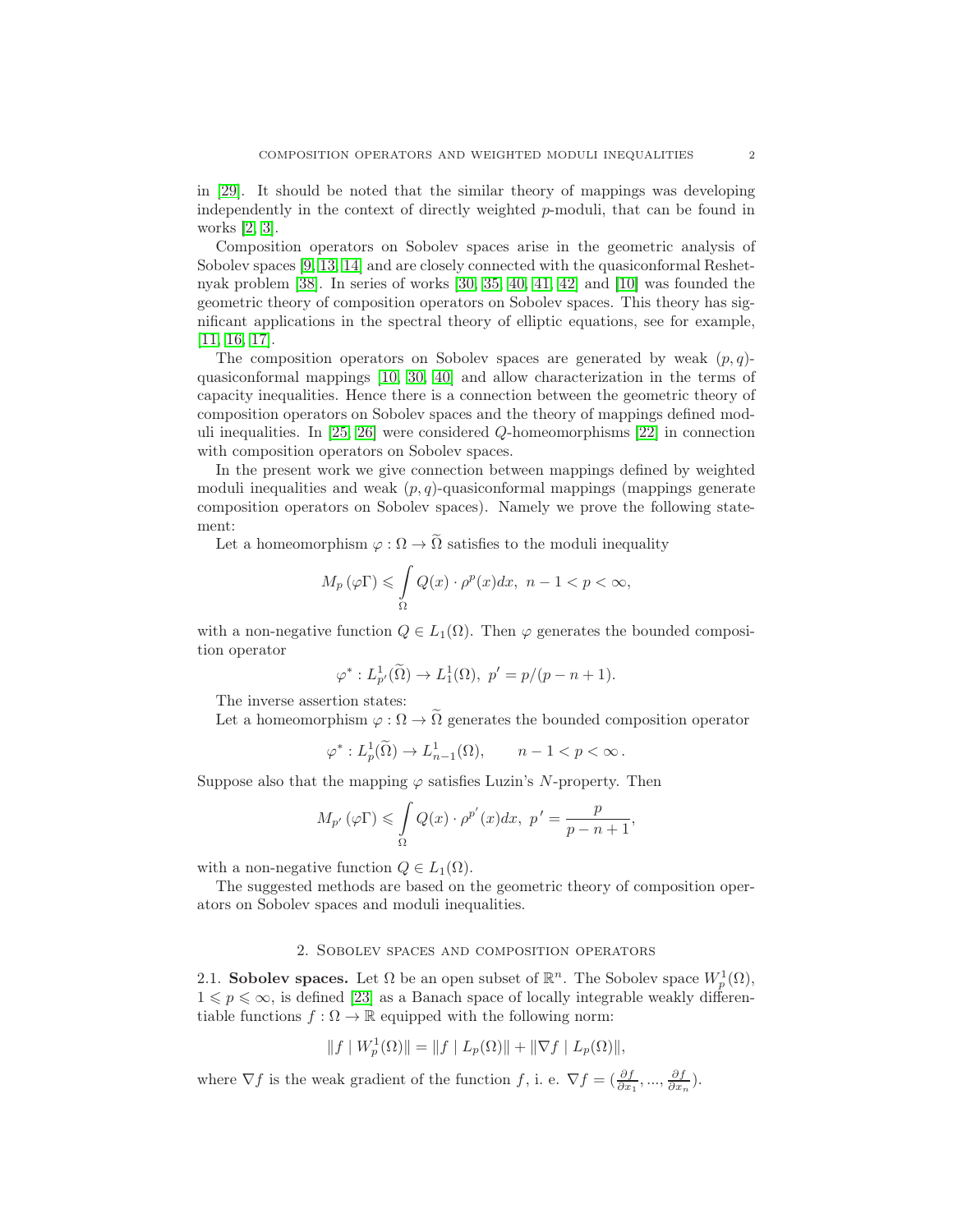The homogeneous seminormed Sobolev space  $L_p^1(\Omega)$ ,  $1 \leqslant p \leqslant \infty$ , is defined as a space of locally integrable weakly differentiable functions  $f : \Omega \to \mathbb{R}$  equipped with the following seminorm:

$$
||f | L_p^1(\Omega)|| = || \nabla f | L_p(\Omega)||.
$$

In the Sobolev spaces theory, a crucial role belongs to capacities and associated with capacities an outer (capacitary) measure. This measure that regulate some natural properties (for example convergence properties) of corresponding Sobolev spaces [\[21,](#page-9-19) [23\]](#page-9-18). In accordance to this approach, elements of Sobolev spaces  $W_p^1(\Omega)$ are equivalence classes up to a set of p-capacity zero [\[24\]](#page-9-20).

Recall the definition of the capacity [\[12,](#page-8-9) [21,](#page-9-19) [23\]](#page-9-18). Suppose  $\Omega$  is an open set in  $\mathbb{R}^n$ and  $F \subset \Omega$  is a compact set. The *p*-capacity of F with respect to  $\Omega$  is defined by

$$
\operatorname{cap}_p(F; \Omega) = \inf \{ ||\nabla f| L_p(\Omega) ||^p \},
$$

where the infimum is taken over all functions  $f \in C_0(\Omega) \cap L^1_p(\Omega)$  such that  $f \geq 1$ on F and which are called admissible functions for the compact set  $F \subset \Omega$ . If  $\subset \Omega$ is an open set, we define

 $\text{cap}_p(U; \Omega) = \text{sup}\{\text{cap}_p(F; \Omega) : F \subset U, F \text{ is compact}\}.$ 

In the case of an arbitrary set  $E \subset \Omega$  we define the inner p-capacity

 $\underline{\text{cap}}_p(E;\Omega) = \sup\{\text{cap}_p(F;\Omega) : F \subset E \subset \Omega, F \text{ is compact}\},\$ 

and the outer p-capacity

$$
\overline{\text{cap}}_p(E;\Omega) = \inf \{ \text{cap}_p(U;\Omega) \, : \, E \subset U \subset \Omega, \ U \text{ is open} \}.
$$

A set  $E \subset \Omega$  is called *p*-capacity measurable, if  $\underline{\text{cap}}_p(E;\Omega) = \overline{\text{cap}}_p(E;\Omega)$ . Let  $E \subset \Omega$  be a *p*-capacity measurable set. The value

$$
\text{cap}_p(E;\Omega)=\underline{\text{cap}}_p(E;\Omega)=\overline{\text{cap}}_p(E;\Omega)
$$

is called the *p*-capacity measure of the set  $E \subset \Omega$ .

The mapping  $\varphi : \Omega \to \mathbb{R}^n$  belongs to the Sobolev space  $W^1_{1,loc}(\Omega,\mathbb{R}^n)$ , if its coordinate functions belongs to  $W_{1,\text{loc}}^1(\Omega)$ . In this case, the formal Jacobi matrix  $D\varphi(x)$  and its determinant (Jacobian)  $J(x, \varphi)$  are well defined at almost all points  $x \in \Omega$ . The norm  $|D\varphi(x)|$  is the operator norm of  $D\varphi(x)$ ,

Let us recall the change of variable formula in the Lebesgue integral [\[4,](#page-8-10) [20\]](#page-9-21). Suppose a homeomorphism  $\varphi : \Omega \to \mathbb{R}^n$  is such that there exists a collection of closed sets  $A_k \subset A_{k+1} \subset \Omega, k = 1, 2, ...,$  for which restrictions  $\varphi|_{A_k}$  are Lipschitz mappings on the sets  $A_k$  and

$$
\left|\Omega\setminus\sum_{k=1}^{\infty}A_k\right|=0.
$$

Then there exists a measurable set  $S \subset \Omega, |S| = 0$ , such that the homeomorphism  $\varphi : \Omega \setminus S \to \mathbb{R}^n$  has the Luzin N-property (the image of a set of measure zero has measure zero) and the change of variable formula

<span id="page-2-0"></span>(2.1) 
$$
\int_{E} f \circ \varphi(x) |J(x, \varphi)| dx = \int_{\mathbb{R}^{n} \setminus \varphi(S)} f(y) dy
$$

holds for every measurable set  $E \subset \Omega$  and every non-negative measurable function  $f:\mathbb{R}^n\to\mathbb{R}.$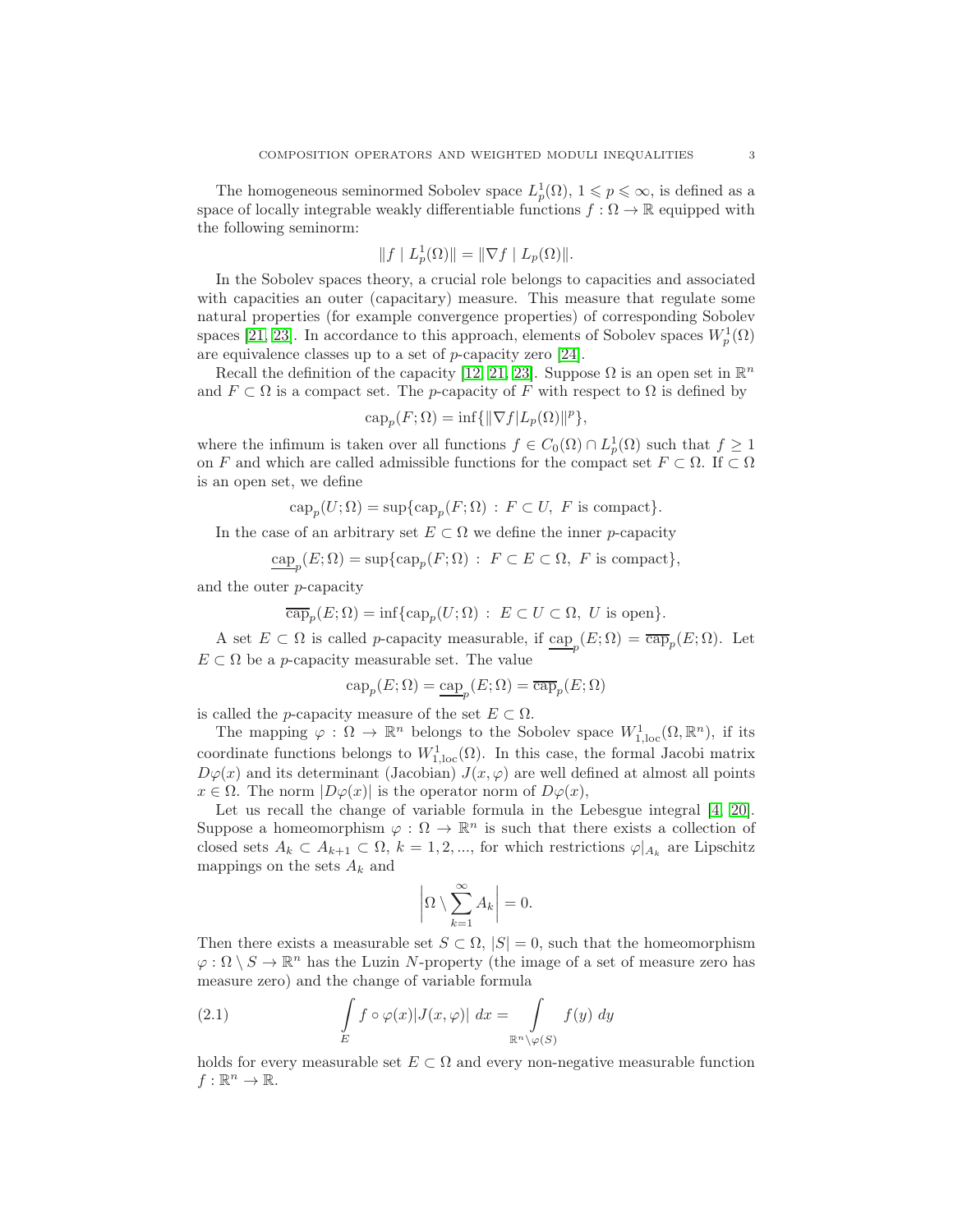Note, that Sobolev homeomorphisms of the class  $W_{1,loc}^1(\Omega)$  satisfy to the conditions of the change of variable formula [\[20\]](#page-9-21) and, therefore, for Sobolev homeomorphisms the change of variable formula [\(2.1\)](#page-2-0) holds.

If the mapping  $\varphi$  possesses the Luzin N-property, then  $|\varphi(S)| = 0$  and the second integral can be rewritten as the integral on  $\mathbb{R}^n$ . Note, that Sobolev homeomorphisms of the class  $L_p^1(\Omega)$ ,  $p \geq n$ , possess the Luzin N-property [\[39\]](#page-9-22).

2.2. Composition operators and regularity of inverse mappings. Let  $\Omega$ and  $\tilde{\Omega}$  be domains in the Euclidean space  $\mathbb{R}^n$ . Then a homeomorphism  $\varphi : \Omega \to \tilde{\Omega}$ generates a bounded composition operator

$$
\varphi^*: L_p^1(\widetilde{\Omega}) \to L_q^1(\Omega), \ \ 1 \leqslant q \leqslant p \leqslant \infty,
$$

by the composition rule  $\varphi^*(f) = f \circ \varphi$ , if for any function  $f \in L^1_p(\Omega)$ , the composition  $\varphi^*(f) \in L_q^1(\Omega)$  defined quasi-everywhere in  $\Omega$  and there exists a constant  $K_{p,q}(\varphi; \Omega) < \infty$  such that

$$
\|\varphi^*(f) \mid L_q^1(\Omega)\| \leqslant K_{p,q}(\varphi; \Omega) \|f \mid L_p^1(\widetilde{\Omega})\|.
$$

Recall that the p-dilatation [\[5\]](#page-8-1) of a Sobolev mapping  $\varphi : \Omega \to \tilde{\Omega}$  at a point  $x \in \Omega$ defined as

$$
K_p(x) = \inf \{ k(x) : |D\varphi(x)| \leq k(x) |J(x, \varphi)|^{\frac{1}{p}} \}.
$$

The following theorem gives a characterization of composition operators in terms of integral characteristics of mappings of finite distortion. Recall that a weakly differentiable mapping  $\varphi : \Omega \to \mathbb{R}^n$  is the mapping of finite distortion if  $D\varphi(x) = 0$ for almost all x from  $Z = \{x \in \Omega : J(x, \varphi) = 0\}$  [\[39\]](#page-9-22).

<span id="page-3-0"></span>**Theorem 2.1.** *A homeomorphism*  $\varphi : \Omega \to \tilde{\Omega}$  *between two domains*  $\Omega$  *and*  $\tilde{\Omega}$ *generates a bounded composition operator*

$$
\varphi^*: L_p^1(\tilde{\Omega}) \to L_q^1(\Omega), \ \ 1 \leqslant q \leqslant p \leqslant \infty,
$$

*if and only if*  $\varphi \in W^1_{q,loc}(\Omega)$ *, has finite distortion, and* 

$$
K_{p,q}(\varphi;\Omega) := \|K_p \mid L_{\kappa}(\Omega)\| < \infty, \ 1/q - 1/p = 1/\kappa \ (\kappa = \infty, if \ p = q).
$$

*The norm of the operator*  $\varphi^*$  *is estimated as*  $\|\varphi^*\| \leq K_{p,q}(\varphi; \Omega)$ *.* 

This theorem in the case  $p = q = n$  was proved in [\[38\]](#page-9-11), the case  $p = q > n$  was proved in [\[35\]](#page-9-12) (see, also [\[10\]](#page-8-7)). The general case  $q \leq p < \infty$  was proved in [\[30\]](#page-9-1) (see, also [\[40\]](#page-10-0)) and the limit case  $p = \infty$  was considered in [\[15\]](#page-9-23).

Let us recall, that homeomorphisms  $\varphi : \Omega \to \tilde{\Omega}$  which satisfy conditions of The*orem* [2.1](#page-3-0) are called as weak  $(p, q)$ -quasiconformal mappings [\[10,](#page-8-7) [40\]](#page-10-0)*.* 

In the case of weak  $(p, q)$ -quasiconformal mappings, the following composition duality property was introduced in [\[30\]](#page-9-1) (the detailed proof can be found in [\[18\]](#page-9-24)):

<span id="page-3-1"></span>**Theorem 2.2.** Let a homeomorphism  $\varphi : \Omega \to \tilde{\Omega}$  between two domains  $\Omega$  and  $\tilde{\Omega}$ *generates a bounded composition operator*

$$
\varphi^*: L^1_p(\widetilde{\Omega}) \to L^1_q(\Omega), \ \ n-1 < q \leqslant p < \infty,
$$

*then the inverse mapping*  $\varphi^{-1} : \Omega \to \Omega$  *generates a bounded composition operator*  $\left(\varphi^{-1}\right)^{*}:L_{q'}^{1}(\Omega)\rightarrow L_{p'}^{1}(\widetilde{\Omega}),$ 

*where*  $p' = p/(p - n + 1)$ ,  $q' = q/(q - n + 1)$ . In the case  $n = 2$  this theorem is *correct for*  $1 \leq q \leq p < \infty$ *, the inverse assertion is also correct and*  $p'' = p$ *.*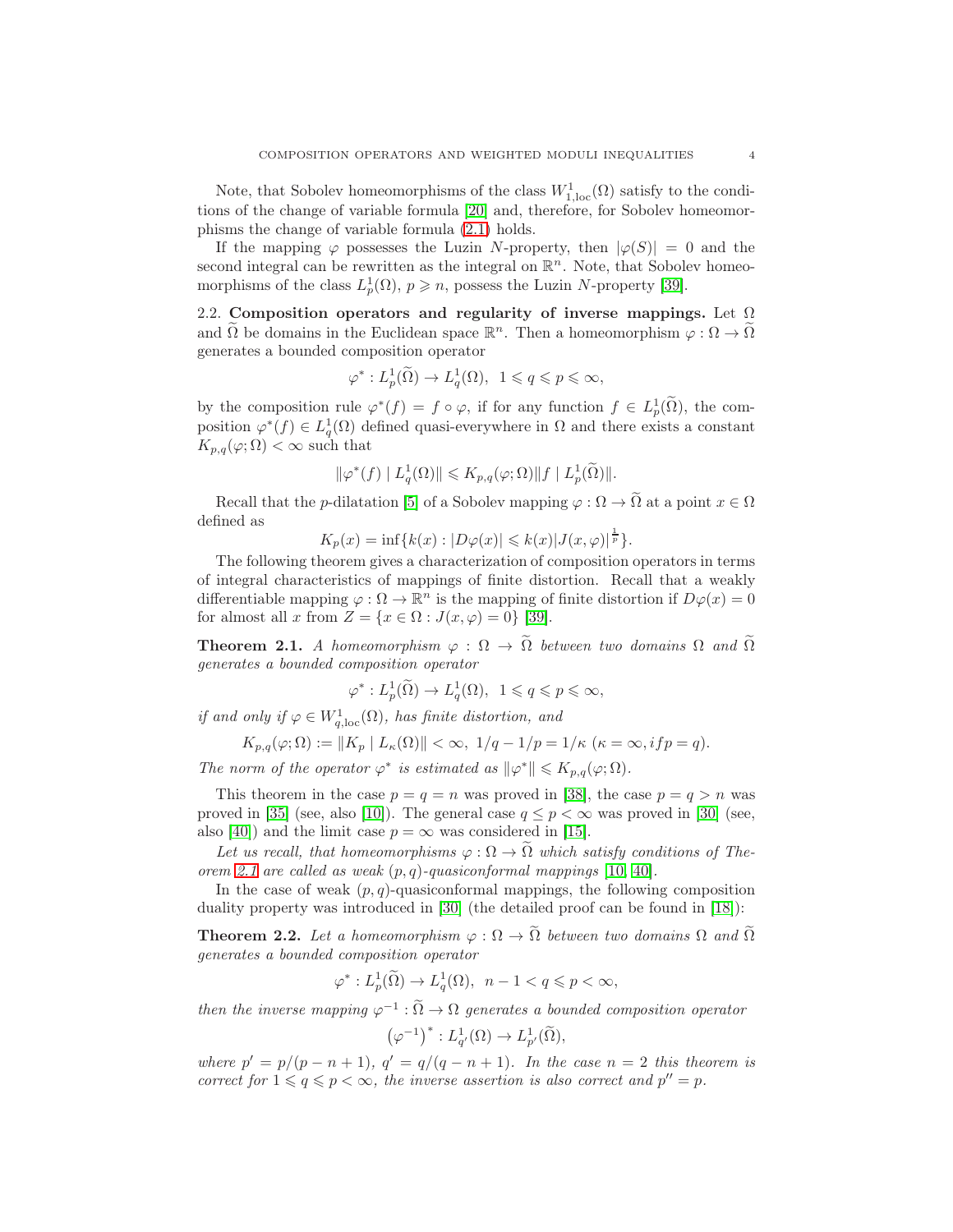The limit case of this theorem  $p = \infty$  and  $q = n - 1$  was considered in [\[15\]](#page-9-23) in the frameworks of the weak inverse theorem for Sobolev spaces.

In the present work we consider the case  $q = n - 1 < p < \infty$ .

<span id="page-4-0"></span>**Theorem 2.3.** Let a homeomorphism  $\varphi : \Omega \to \tilde{\Omega}$  between two domains  $\Omega$  and  $\tilde{\Omega}$ *possesses the Luzin* N*-property and generates a bounded composition operator*

$$
\varphi^*: L^1_p(\widetilde{\Omega}) \to L^1_{n-1}(\Omega), \ \ n-1 < p < \infty,
$$

*then the inverse mapping*  $\varphi^{-1} : \tilde{\Omega} \to \Omega$  *generates a bounded composition operator* 

$$
\left(\varphi^{-1}\right)^{*}:L_{\infty}^{1}(\Omega)\to L_{p'}^{1}(\widetilde{\Omega}),
$$

*where*  $p' = p/(p - n + 1)$ *. In the case*  $n = 2$  *the inverse assertion is also correct* and  $p'' = p$ .

*Proof.* Since  $\varphi : \Omega \to \tilde{\Omega}$  generates a bounded composition operator

$$
\varphi^*: L^1_p(\tilde{\Omega}) \to L^1_{n-1}(\Omega), \ \ n-1 < p < \infty,
$$

then by [\[30\]](#page-9-1) the mapping  $\varphi \in W_{n-1,loc}^1(\Omega)$  and has a finite distortion. Because  $\varphi$ possesses the Luzin N-property, then the inverse mapping belongs to  $W^1_{1,loc}(\Omega)$  and is a mapping of finite distortion [\[15\]](#page-9-23). Hence

$$
|D\varphi^{-1}(y)| \le \frac{|D\varphi(x)|^{n-1}}{|J(x,\varphi)|},
$$

for almost all  $x \in \Omega \setminus (S \cup Z)$ ,  $y = \varphi(x) \in \Omega \setminus \varphi(S \cup Z)$ , and  $|D\varphi^{-1}(y)| = 0$  for almost all  $y \in \varphi(S)$ , where  $Z = \{x \in \Omega : J(x, \varphi) = 0\}$  and S is the singular set in the change of variables formula  $(2.1)$ . Because a measure of S is zero and the mapping  $\varphi$  has the Luzin N-property, then a measure of  $\varphi(S)$  is also zero.

Therefore

$$
\int_{\widetilde{\Omega}} |D\varphi^{-1}(y)|^{p'} dy = \int_{\widetilde{\Omega}\backslash\varphi(S\cup Z)} |D\varphi^{-1}(y)|^{p'} dy
$$
\n
$$
\leq \int_{\widetilde{\Omega}\backslash\varphi(S\cup Z)} \left(\frac{|D\varphi(\varphi^{-1}(y))|^{n-1}}{|J(\varphi^{-1}(y),\varphi)|}\right)^{p'} dy = \int_{\Omega\backslash(S\cup Z)} \left(\frac{|D\varphi(x)|^{n-1}}{|J(x,\varphi)|}\right)^{p'} |J(x,\varphi)| dx
$$
\n
$$
= \int_{\Omega} \left(\frac{|D\varphi(x)|^{p}}{|J(x,\varphi)|}\right)^{\frac{n-1}{p-(n-1)}} dx < \infty,
$$

by Theorem [2.1.](#page-3-0)

Hence [\[15\]](#page-9-23)  $\varphi^{-1} : \tilde{\Omega} \to \Omega$  generates a bounded composition operator

$$
\left(\varphi^{-1}\right)^*:L^1_\infty(\Omega)\to L^1_{p'}(\widetilde\Omega),
$$

where  $p' = p/(p - n + 1)$ .

 $\Box$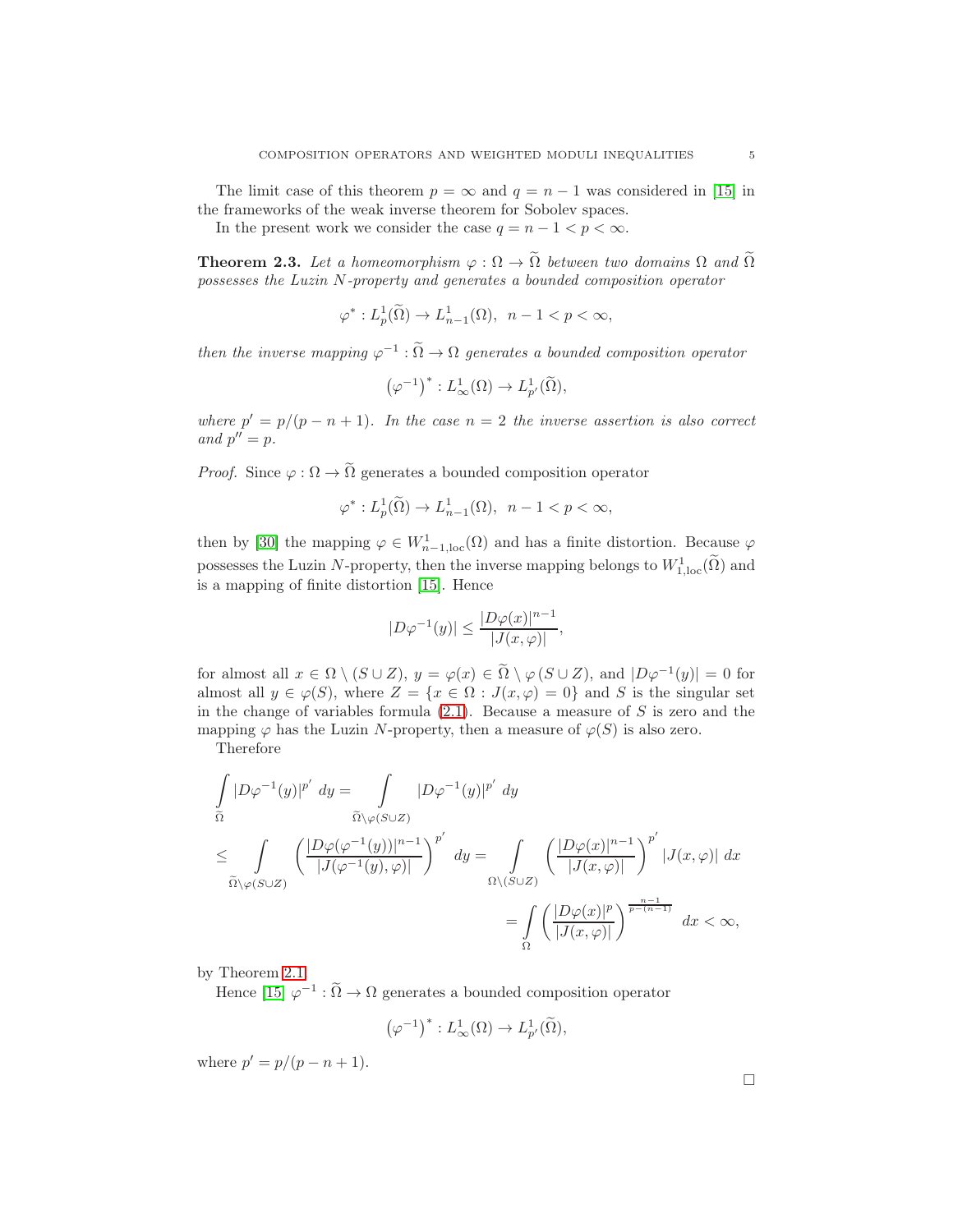## 3. Composition operators and moduli inequalities

3.1. Modulus and capacity. Let  $\Gamma$  be a family of curves in  $\mathbb{R}^n$ . Denote by  $adm(\Gamma)$  the set of Borel functions (admissible functions)  $\rho : \mathbb{R}^n \to [0, \infty]$  such that the inequality

$$
\int_{\gamma} \rho \, ds \geqslant 1
$$

holds for locally rectifiable curves  $\gamma \in \Gamma$ .

Let  $\Gamma$  be a family of curves in  $\overline{\mathbb{R}^n}$ , where  $\overline{\mathbb{R}^n}$  is a one point compactification of the Euclidean space  $\mathbb{R}^n$ . The quantity

$$
M_p(\Gamma) = \inf \int_{\mathbb{R}^n} \rho^p \ dx
$$

is called the p-module of the family of curves  $\Gamma$  [\[22\]](#page-9-17). The infimum is taken over all admissible functions  $\rho \in adm(\Gamma)$ .

Let  $\Omega$  be a bounded domain in  $\mathbb{R}^n$  and  $F_0, F_1$  be disjoint non-empty compact sets in the closure of  $\Omega$ . Let  $M_p(\Gamma(F_0, F_1; \Omega))$  stand for the moduli of a family of curves which connect  $F_0$  and  $F_1$  in  $\Omega$ . Then [\[22\]](#page-9-17)

(3.1) 
$$
M_p(\Gamma(F_0, F_1; \Omega)) = \text{cap}_p(F_0, F_1; \Omega),
$$

where  $\text{cap}_p(F_0, F_1; \Omega)$  is a p-capacity of the condenser  $(F_0, F_1; \Omega)$  [\[23\]](#page-9-18).

Suppose that a homeomorphism  $\varphi : \Omega \to \tilde{\Omega}$  between two domains  $\Omega$  and  $\tilde{\Omega}$ satisfy to the moduli inequality

(3.2) 
$$
M_p(\varphi \Gamma) \leqslant \int\limits_{\Omega} Q(x) \cdot \rho^p(x) dx
$$

with a non-negative measurable function  $Q$  for every family  $\Gamma$  of rectifiable curves in  $\Omega$  and every admissible function  $\rho$  for  $\Gamma$ . Such homeomorphisms called  $Q$ homeomorphisms.

The next section is devoted to connections between Q-homeomorphisms and the composition operators in the case  $Q \in L_1(\Omega)$ .

3.2. Composition operators and Q-homeomorphisms. Firstly we define two dilatation functions for Sobolev mappings of finite distortion  $\varphi : \Omega \to \Omega$ . The outer  $p$ -dilatation is the following quantity

$$
K_p^O(x,\varphi) = \begin{cases} \frac{|D\varphi(x)|^p}{|J(x,\varphi)|}, & J(x,\varphi) \neq 0, \\ 0, & J(x,\varphi) = 0. \end{cases}
$$

The inner p-dilatation is the following quantity

$$
K_p^I(x,\varphi) = \begin{cases} \frac{|J(x,\varphi)|}{l(D\varphi(x))^p}, & J(x,\varphi) \neq 0, \\ 0, & J(x,\varphi) = 0, \end{cases}
$$

where  $l(D\varphi(x)) = \min_{|h|=1} |D\varphi(x) \cdot h|$  for almost all  $x \in \Omega$ .

<span id="page-5-0"></span>**Theorem 3.1.** Let a homeomorphism  $\varphi : \Omega \to \tilde{\Omega}$  satisfies to the moduli inequality

<span id="page-5-1"></span>(3.3) 
$$
M_p(\varphi \Gamma) \leqslant \int_{\Omega} Q(x) \cdot \rho^p(x) dx, \quad n-1 < p < \infty,
$$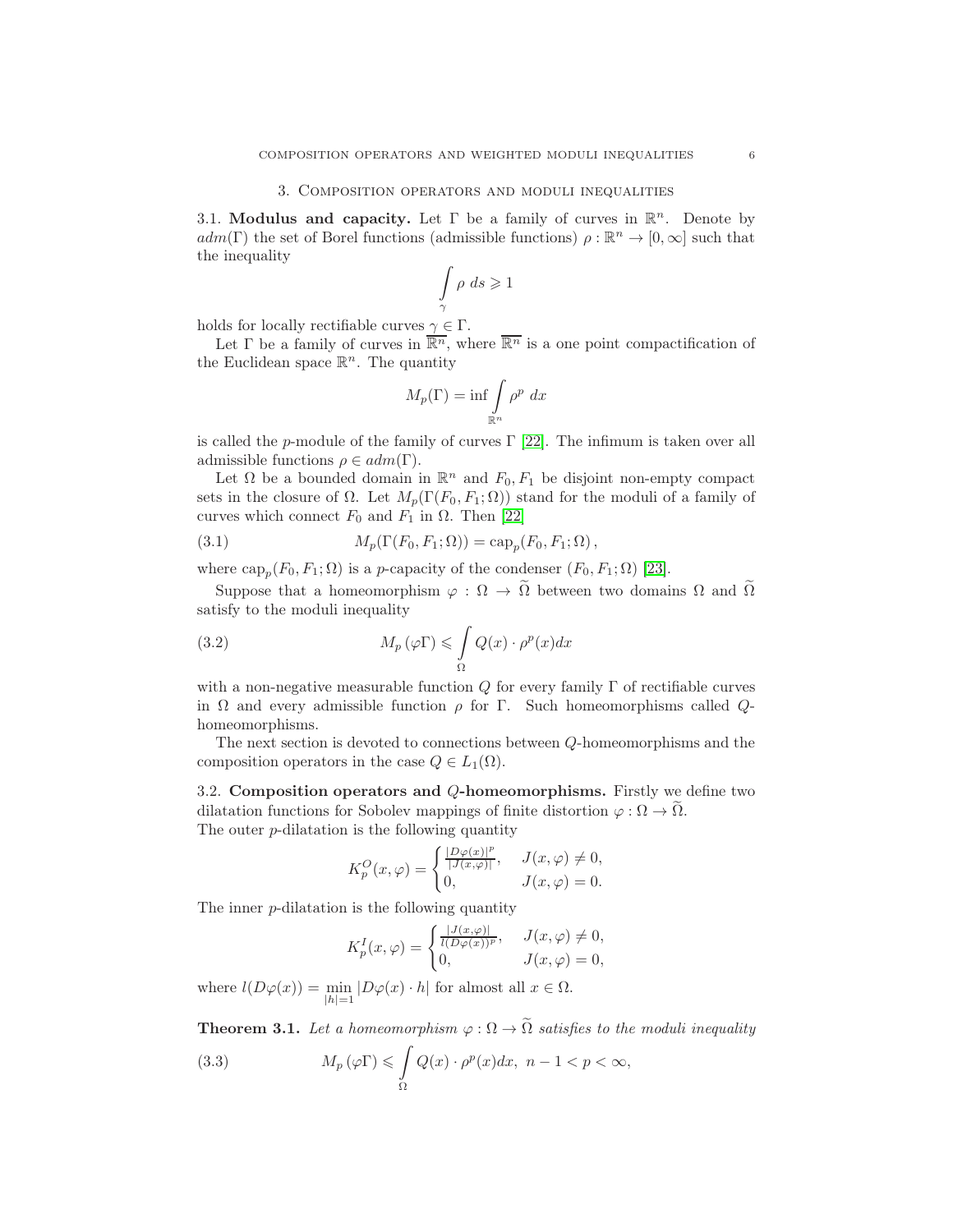*with a non-negative function*  $Q \in L_1(\Omega)$ *. Then*  $\varphi$  *generates the bounded composition operator*

$$
\varphi^*: L^1_{p'}(\tilde{\Omega}) \to L^1_1(\Omega), \ p' = p/(p - n + 1).
$$

*Proof.* Because  $\varphi$  satisfies the moduli inequality with  $Q \in L_1(\Omega)$ , then by [\[28\]](#page-9-6) the mapping  $\varphi \in \text{ACL}(\Omega)$ , has finite distortion and the inequality

(3.4) 
$$
|D\varphi(x)|^p \leq C(n,p)|J(x,\varphi)|^{p-n+1}Q^{n-1}(x)
$$

holds for almost all  $x \in \Omega$ . Hence

$$
\left(\frac{|D\varphi(x)|^{\frac{p}{p-n+1}}}{|J(x,\varphi)|}\right)^{\frac{p-n+1}{n-1}} \leqslant Q(x) \text{ for almost all } x \in \Omega.
$$

Since  $Q \in L_1(\Omega)$ , we have

$$
\int_{\Omega} \left( \frac{|D\varphi(x)|^{\frac{p}{p-n+1}}}{|J(x,\varphi)|} \right)^{\frac{p-n+1}{n-1}} dx \leq \int_{\Omega} Q(x) dx < \infty.
$$

Then, by Theorem [2.1](#page-3-0) the mapping  $\varphi$  generates the bounded composition operator  $\varphi^*: L^1_{p'}(\Omega) \to L^1_{q'}(\Omega)$ , where  $p' = p/(p - n + 1)$  and the number q' is defined by

$$
\frac{q'}{p'-q'} = \frac{p-n+1}{n-1} \implies q' = 1.
$$

In [\[8\]](#page-8-11) the integrability of Jacobains of open discrete mappings with controlled pmodule was considered. We note, that as the consequence of Theorem [3.1](#page-5-0) we obtain that homeomorphisms which satisfy the weighted  $p$ -moduli inequality  $(3.3)$  posses measure distortion properties as weak  $(p', 1)$  quasiconformal mappings [\[40,](#page-10-0) [41\]](#page-10-1).

Now using the composition duality property in the case of planar domains  $\Omega, \Omega \subset$  $\mathbb{R}^2$  we obtain:

**Theorem 3.2.** Let a homeomorphism  $\varphi : \Omega \to \tilde{\Omega}$ ,  $\Omega, \tilde{\Omega} \subset \mathbb{R}^2$ , satisfies the moduli *inequality*

$$
M_p(\varphi \Gamma) \leq \int_{\Omega} Q(x) \cdot \rho^p(x) dx, \ 1 \leq p < \infty,
$$

with a non-negative function  $Q \in L_1(\Omega)$ . Then the inverse mapping  $\varphi^{-1} : \Omega \to \Omega$ *generates the bounded composition operator*

$$
\left(\varphi^{-1}\right)^{*}: L^1_{\infty}(\Omega) \to L^1_p(\widetilde{\Omega}).
$$

*In particular,*  $\varphi^{-1} \in L^1_p(\tilde{\Omega})$ .

Now we prove the inverse property.

**Theorem 3.3.** Let a homeomorphism  $\varphi : \Omega \to \tilde{\Omega}$  generates the bounded composi*tion operator*

$$
\varphi^* : L^1_p(\widetilde{\Omega}) \to L^1_{n-1}(\Omega), \qquad n-1 < p < \infty \, .
$$

*Suppose that the mapping*  $\varphi$  *satisfies Luzin's* N-property. Then  $\varphi$  *is a Q-homeomorphism* with respect to p'-modulus with  $Q(x) = K_{p'}^I(x, \varphi) \in L_1(\Omega)$ , where  $p' = \frac{p}{p - n + 1}$ .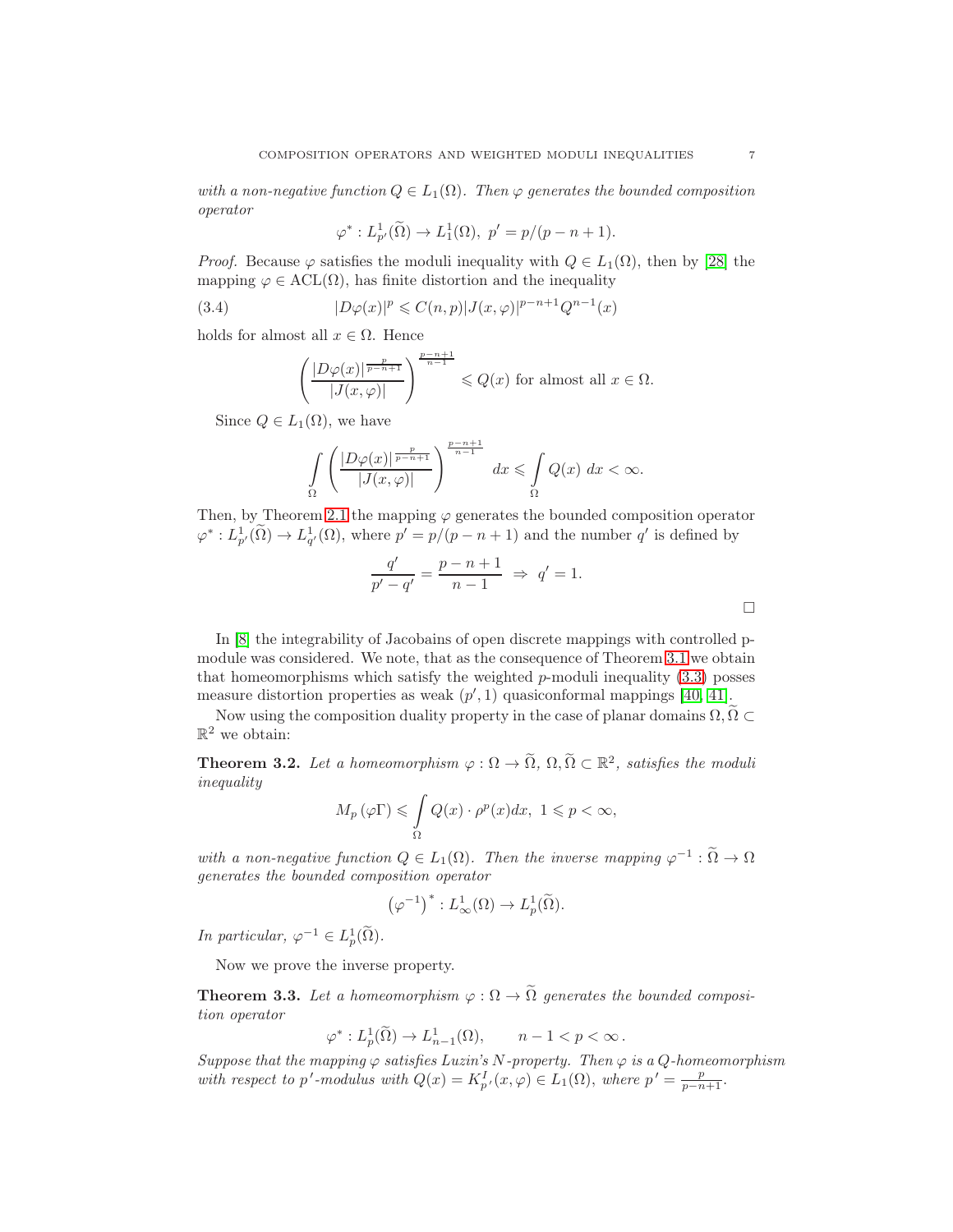*Proof.* On the first step we prove that under conditions of the theorem the inner distortion function  $K_{p'}^I(x,\varphi) \in L_1(\Omega)$ . Since  $\varphi$  generates the bounded composition operator

$$
\varphi^*: L^1_p(\widetilde{\Omega}) \to L^1_{n-1}(\Omega), \qquad n-1 < p < \infty \, .
$$

then by Theorem [2.3](#page-4-0) the inverse mapping  $\varphi^{-1}$  :  $\tilde{\Omega} \to \Omega$  generates a bounded composition operator

$$
\left(\varphi^{-1}\right)^{*}: L^1_{\infty}(\Omega) \to L^1_{p'}(\widetilde{\Omega}), \ p' = \frac{p}{p-n+1}
$$

and belongs to the Sobolev space  $L_{p'}^1(\Omega)$  [\[15\]](#page-9-23).

Hence because the inverse mapping is a mapping of finite distortion, then by [\[19\]](#page-9-25)

$$
\int_{\Omega} \frac{|J(x,\varphi)|}{l(D\varphi(x))^{p'}} dx = \int_{\Omega \backslash Z} \frac{|J(x,\varphi)|}{l(D\varphi(x))^{p'}} dx = \int_{\Omega \backslash Z} |D\varphi^{-1}(\varphi(x))|^{p'} |J(x,\varphi)| dx
$$

$$
= \int_{\widetilde{\Omega}} |D\varphi^{-1}(y)|^{p'} dy < \infty.
$$

Now by the definition of the  $Q$ -homeomorphism with respect to  $p'$ -modulus, we have to show, that for every family  $\Gamma$  of curves in  $\Omega$  and every  $\rho \in adm(\Gamma)$ 

$$
M_{p'}(\varphi \Gamma) \leq \int_{\Omega} K_{p'}^{I}(x,\varphi)\rho^{p'}(x) dx.
$$

First, note, that by theorem [2.1,](#page-3-0)  $\varphi \in W_{n-1,loc}^1(\Omega)$ . Also,  $\varphi^{-1} \in W_{p',loc}^1(\tilde{\Omega})$ by theorem [2.2.](#page-3-1) It implies, that  $\varphi^{-1} \in \text{ACL}_{\text{loc}}^{p'}(\tilde{\Omega})$ , is differentiable a.e. (see [\[33,](#page-9-26) Lemma 3]).

By Fuglede's theorem ([\[34\]](#page-9-0), p. 95), if  $\widetilde{\Gamma}$  is the family of all curves  $\gamma \in \varphi \Gamma$  for which  $\varphi^{-1}$  is absolutely continuous on all closed subcurves of  $\gamma$ , then  $M_{p'}(\varphi \Gamma) = M_{p'}(\Gamma)$ . Then, for given  $\rho \in adm(\Gamma)$ , one consider

$$
\widetilde{\rho}(y) = \begin{cases} \rho(\varphi^{-1}(y))|D\varphi^{-1}(y)|, & y \in \widetilde{\Omega}, \\ 0, & \text{otherwise.} \end{cases}
$$

Then, for  $\widetilde{\gamma} \in \widetilde{\Gamma}$ 

$$
\int\limits_{\widetilde{\gamma}} \widetilde{\rho} \, ds \geqslant \int\limits_{\varphi^{-1} \circ \widetilde{\gamma}} \rho \, ds \geqslant 1,
$$

and consequently  $\widetilde{\rho} \in \mathit{adm}(\widetilde{\Gamma}).$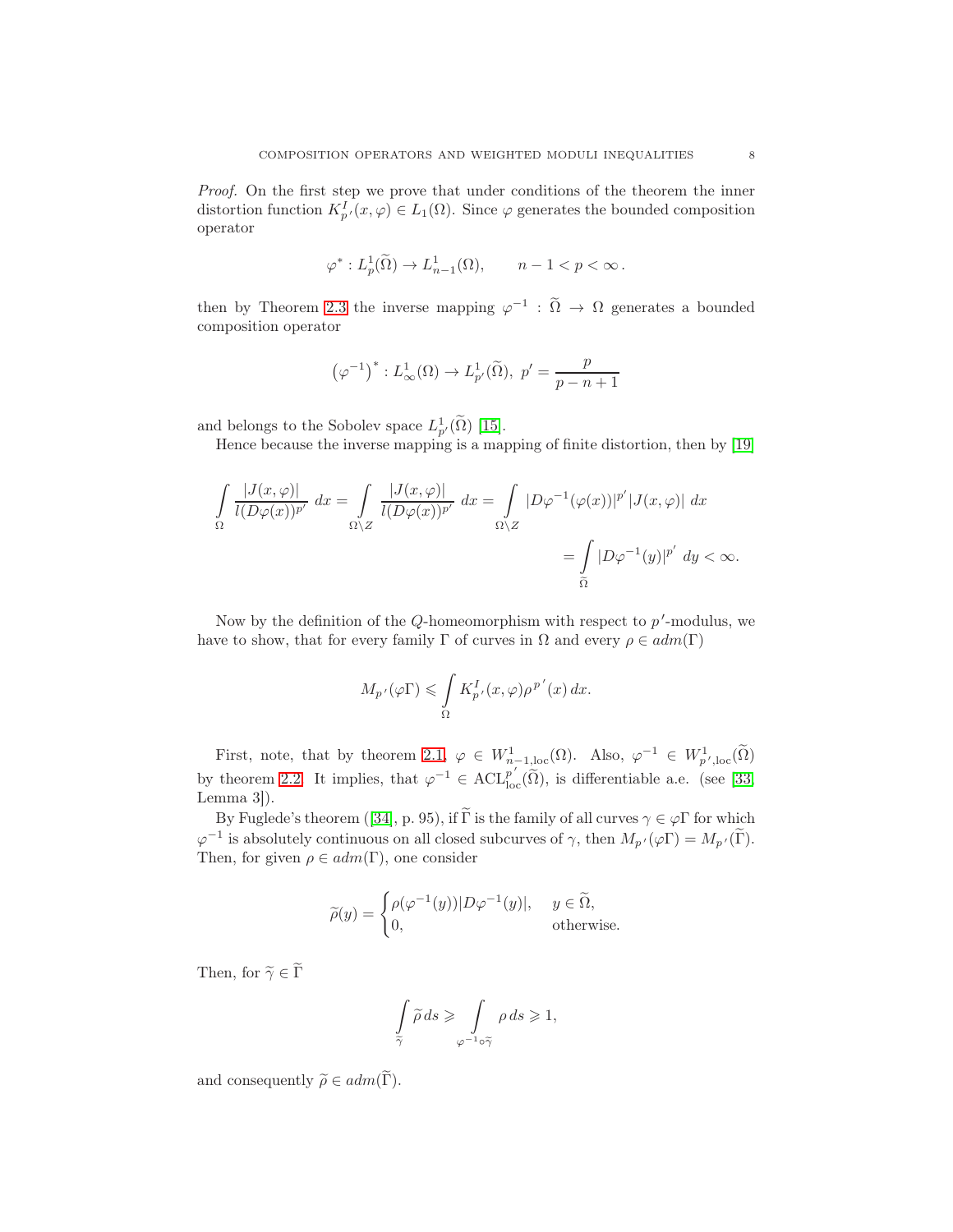We denote by  $Z_0$  the set of all points  $y \in \Omega$ , where  $J_{\varphi^{-1}}(y) = 0$ . By change of variable formula (see [\[4,](#page-8-10) Theorem 3.2.5]), we obtain that

$$
M_{p'}(\varphi \Gamma) = M_{p'}(\widetilde{\Gamma}) \leq \int_{\widetilde{\Omega}} \widetilde{\rho}^{p'} dy
$$
  
\n
$$
= \int_{\widetilde{\Omega}} \rho^{p'}(\varphi^{-1}(y)) |D\varphi^{-1}(y)|^{p'} dy = \int_{\widetilde{\Omega} \setminus Z_0} \frac{\rho^{p'}(\varphi^{-1}(y))}{l(D\varphi(\varphi^{-1}(y)))^{p'}} dy
$$
  
\n
$$
= \int_{\widetilde{\Omega}} \rho^{p'}(\varphi^{-1}(y)) K_{p'}^{I}(\varphi^{-1}(y), \varphi) J_{\varphi^{-1}}(y) dy \leq \int_{\Omega} K_{p'}^{I}(x, \varphi) \rho^{p'}(x) dx
$$

which completes the proof.

In the planar case  $\Omega, \tilde{\Omega} \subset \mathbb{R}^2$  we have the following theorem:

**Theorem 3.4.** Let  $\varphi : \Omega \to \tilde{\Omega}$  be a homeomorphism of domains  $\Omega, \tilde{\Omega} \subset \mathbb{R}^2$ . Then  $\varphi$  *satisfies the moduli inequality* 

(3.5) 
$$
M_p(\varphi \Gamma) \leq \int_{\Omega} Q(x) \cdot \rho^p(x) dx, \ 1 < p < \infty,
$$

*with a non-negative function*  $Q \in L_1(\Omega)$ *, if and only if*  $\varphi$  *generates the bounded composition operator*

$$
\varphi^*: L^1_{p'}(\widetilde{\Omega}) \to L^1_1(\Omega), \ p' = p/(p-1).
$$

### **REFERENCES**

- <span id="page-8-0"></span>[1] L. Ahlfors, Lectures on Quasiconformal Mappings, D. Van Nostrand Co., Inc., Toronto, Ont., New York, London, 1966.
- <span id="page-8-4"></span>[2] M. Cristea, The limit mapping of generalized ring homeomorphisms, Complex Variables and Elliptic Equations, 61 (2016), 608–622.
- <span id="page-8-5"></span>[3] M. Cristea, On Poleckii-type modular inequalities, Complex Variables and Elliptic Equations, 66 (2021), 1818–1838.
- <span id="page-8-10"></span><span id="page-8-1"></span>[4] H. Federer, Geometric measure theory, Springer Verlag, Berlin, 1969.
- [5] F. W. Gehring, Lipschitz mappings and the p-capacity of rings in n-space, Advances in the theory of Riemann surfaces (Proc. Conf., Stony Brook, N.Y., 1969), 175–193. Ann. of Math. Studies, No. 66. Princeton Univ. Press, Princeton, N.J., 1971.
- <span id="page-8-2"></span>[6] A. Golberg, R. Salimov and E. Sevost'yanov, Singularities of discrete open mappings with controlled p-module, J. Anal. Math., 127 (2015), 303–328.
- <span id="page-8-3"></span>[7] A. Golberg, R. Salimov and E. Sevost'yanov, Normal Families of Discrete Open Mappings with Controlled p-Module, Contemporary Mathematics, 667 (2016), 83– 103.
- <span id="page-8-11"></span>[8] A. Golberg, R. Salimov and E. Sevost'yanov, Estimates for Jacobian and dilatation coefficients of open discrete mappings with controlled p-module, Complex Anal. Oper. Theory, 11 (2017), 1521–1542.
- <span id="page-8-6"></span>[9] V. Gol'dshtein, L. Gurov, Applications of change of variables operators for exact embedding theorems, Integral Equations Operator Theory 19 (1994), 1–24.
- <span id="page-8-7"></span>[10] V. Gol'dshtein, L. Gurov, A. Romanov, Homeomorphisms that induce monomorphisms of Sobolev spaces, Israel J. Math., 91 (1995), 31–60.
- <span id="page-8-8"></span>[11] V. Gol'dshtein, V. Pchelintsev, A. Ukhlov, On the First Eigenvalue of the Degenerate p-Laplace Operator in Non-convex Domains. Integral Equations Operator Theory 90 (2018), 90:43.
- <span id="page-8-9"></span>[12] V. M. Gol'dshtein, Yu. G. Reshetnyak, Quasiconformal mappings and Sobolev spaces, Dordrecht, Boston, London: Kluwer Academic Publishers, 1990.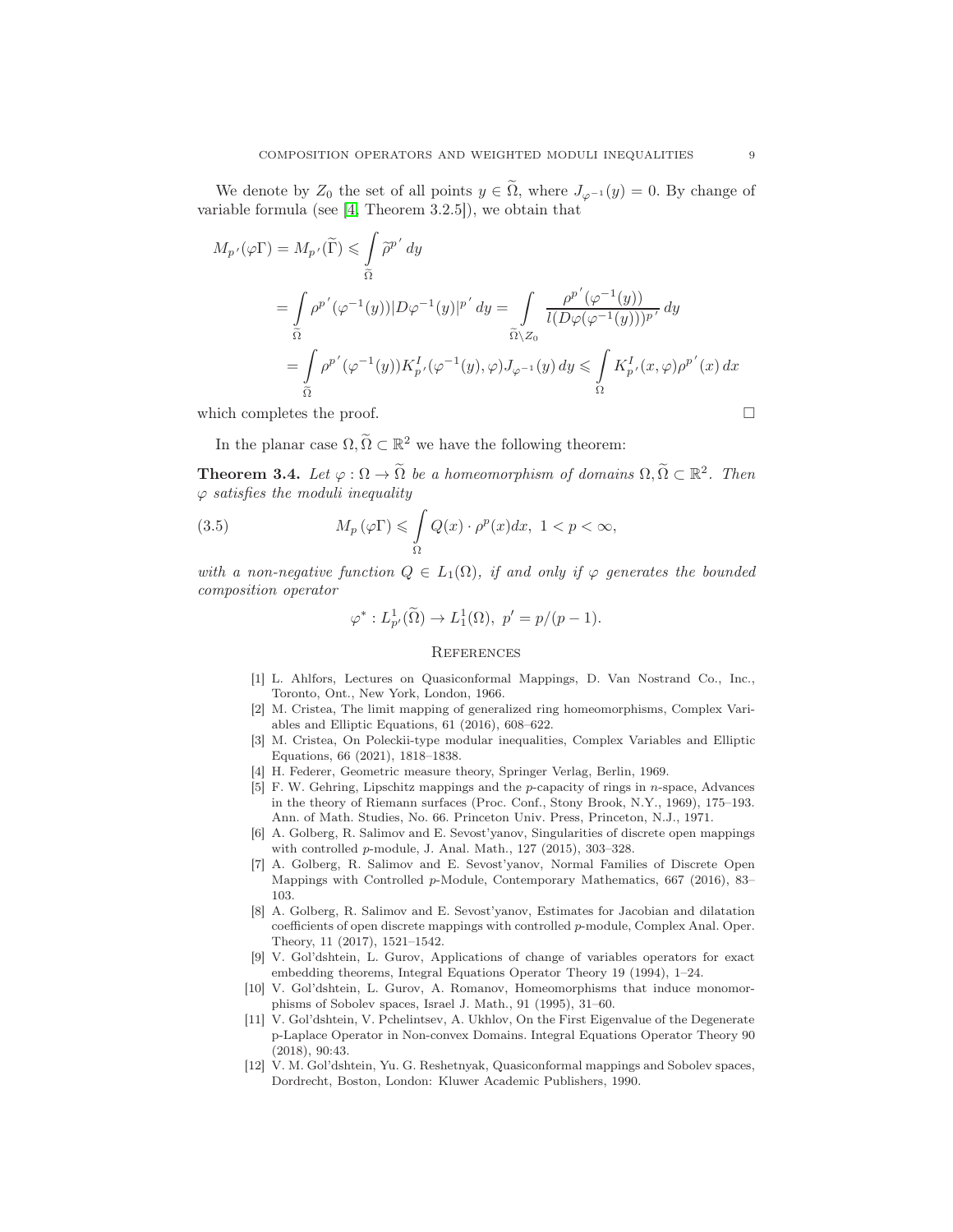- <span id="page-9-9"></span>[13] V. M. Gol'dshtein, V. N. Sitnikov, Continuation of functions of the class  $W_p^1$  across Hölder boundaries, Imbedding theorems and their applica-ions, Trudy Sem. S. L. Soboleva, 1 (1982), 31–43.
- <span id="page-9-23"></span><span id="page-9-10"></span>[14] V. Gol'dshtein, A. Ukhlov, Weighted Sobolev spaces and embedding theorems, Trans. Amer. Math. Soc., 361, (2009), 3829–3850.
- [15] V. Gol'dshtein, A. Ukhlov, About homeomorphisms that induce composition operators on Sobolev spaces, Complex Var. Elliptic Equ., 55 (2010), 833–845.
- <span id="page-9-14"></span><span id="page-9-13"></span>[16] V. Gol'dshtein, A. Ukhlov, On the first Eigenvalues of Free Vibrating Membranes in Conformal Regular Domains, Arch. Rational Mech. Anal., 221 (2016), no. 2, 893–915.
- <span id="page-9-24"></span>[17] V. Gol'dshtein, A. Ukhlov, The spectral estimates for the Neumann-Laplace operator in space domains, Adv. in Math., 315 (2017), 166–193.
- [18] V. Gol'dshtein, A. Ukhlov, On functional properties of weak  $(p, q)$ -quasiconformal homeomorphisms, Ukrainian Math. Bull., 16 (2019), 329–344.
- <span id="page-9-25"></span>[19] V. Gol'dshtein, A. Ukhlov, Composition operators on Sobolev spaces, capacity estimates and Ball's classes, [arXiv:1905.00736.](http://arxiv.org/abs/1905.00736)
- <span id="page-9-21"></span>[20] P. Hajlasz, Change of variables formula under minimal assumptions, Colloq. Math., 64 (1993), 93–101.
- <span id="page-9-19"></span>[21] J. Heinonen, T. Kilpelinen, O. Martio, Nonlinear Potential Theory of Degenerate Elliptic Equations. Clarendon Press. Oxford, New York, Tokio, 1993.
- <span id="page-9-17"></span>[22] O. Martio, V. Ryazanov, U. Srebro, E. Yakubov, Moduli in modern mapping theory. Springer Monographs in Mathematics. Springer, New York, 2009.
- <span id="page-9-20"></span><span id="page-9-18"></span>[23] V. Maz'ya, Sobolev spaces: with applications to elliptic partial differential equations, Springer, Berlin/Heidelberg, 2010.
- [24] V. G. Maz'ya, V. P. Havin, Non-linear potential theory, Russian Math. Surveys, 27 (1972), 71–148.
- <span id="page-9-15"></span>[25] A. Menovschikov, A. Ukhlov, Composition operators on Hardy-Sobolev spaces and BMO-quasiconformal mappings, Ukrainian Math. Bull., 18 (2021), 209–225.
- <span id="page-9-16"></span>[26] A. Menovschikov, A. Ukhlov, Composition operators on Sobolev spaces, capacity and weighted Sobolev inequalities, [arXiv:2110.09261.](http://arxiv.org/abs/2110.09261)
- <span id="page-9-7"></span>[27] E.A. Sevost'yanov, On some properties of generalized quasiisometries with unbounded characteristic, Ukrainian Math. J., 63 (2011), 443–460.
- <span id="page-9-6"></span>[28] R. R. Salimov, E. A. Sevost'yanov, ACL and differentiability of open discrete ring (p; Q)-mappings, Mat. Stud., 35 (2011), 28–36.
- <span id="page-9-8"></span>[29] R. R. Salimov, E. A. Sevost'yanov, The Poletskii and Väisälä inequalities for the mappings with  $(p, q)$ -distortion, Complex Variables and Elliptic Equations, 59, 2014, 217–231.
- <span id="page-9-1"></span>[30] A. Ukhlov, On mappings, which induce embeddings of Sobolev spaces, Siberian Math. J., 34 (1993), 185–192.
- <span id="page-9-4"></span>[31] A. Ukhlov, S. K. Vodop'yanov, Mappings associated with weighted Sobolev spaces. Complex analysis and dynamical systems III, Contemp. Math., Amer. Math. Soc., Providence, RI., 455 (2008), 369–382.
- <span id="page-9-2"></span>[32] A. Ukhlov, S. K. Vodop'yanov, Mappings with bounded (p, q)-distortion on Carnot groups, Bull. Sci. Math., 134 (2010), 605–634.
- <span id="page-9-26"></span>[33] J. Väisälä, Two new characterizations for quasiconformality, Ann. Acad. Sci. Fenn. Ser. A 1 Math., 362 (1965), 1–12.
- <span id="page-9-0"></span>[34] J. Väisälä, Lectures on n-dimensional quasiconformal mappings. Lecture Notes in Math. 229, Springer Verlag, Berlin, 1971.
- <span id="page-9-12"></span><span id="page-9-5"></span>[35] S. K. Vodop'yanov, Taylor Formula and Function Spaces, Novosibirsk Univ. Press., 1988.
- [36] S. K. Vodop'yanov, Composition Operators on Weighted Sobolev Spaces and the Theory of  $Q_p$ -Homeomorphisms, Doklady Mathematics, 102 (2020), 371–375.
- <span id="page-9-3"></span>[37] S. K. Vodop'yanov, On the equivalence of two approaches to problems of quasiconformal analysis, Siberian Math. J., 62 (2021), 1010–1025.
- <span id="page-9-11"></span>[38] S. K. Vodop'yanov, V. M. Gol'dstein, Lattice isomorphisms of the spaces  $W_n^1$  and quasiconformal mappings, Siberian Math. J., 16 (1975), 224–246.
- <span id="page-9-22"></span>[39] S. K. Vodop'yanov, V. M. Gol'dshtein, Yu. G. Reshetnyak, On geometric properties of functions with generalized first derivatives, Uspekhi Mat. Nauk 34 (1979), 17–65.